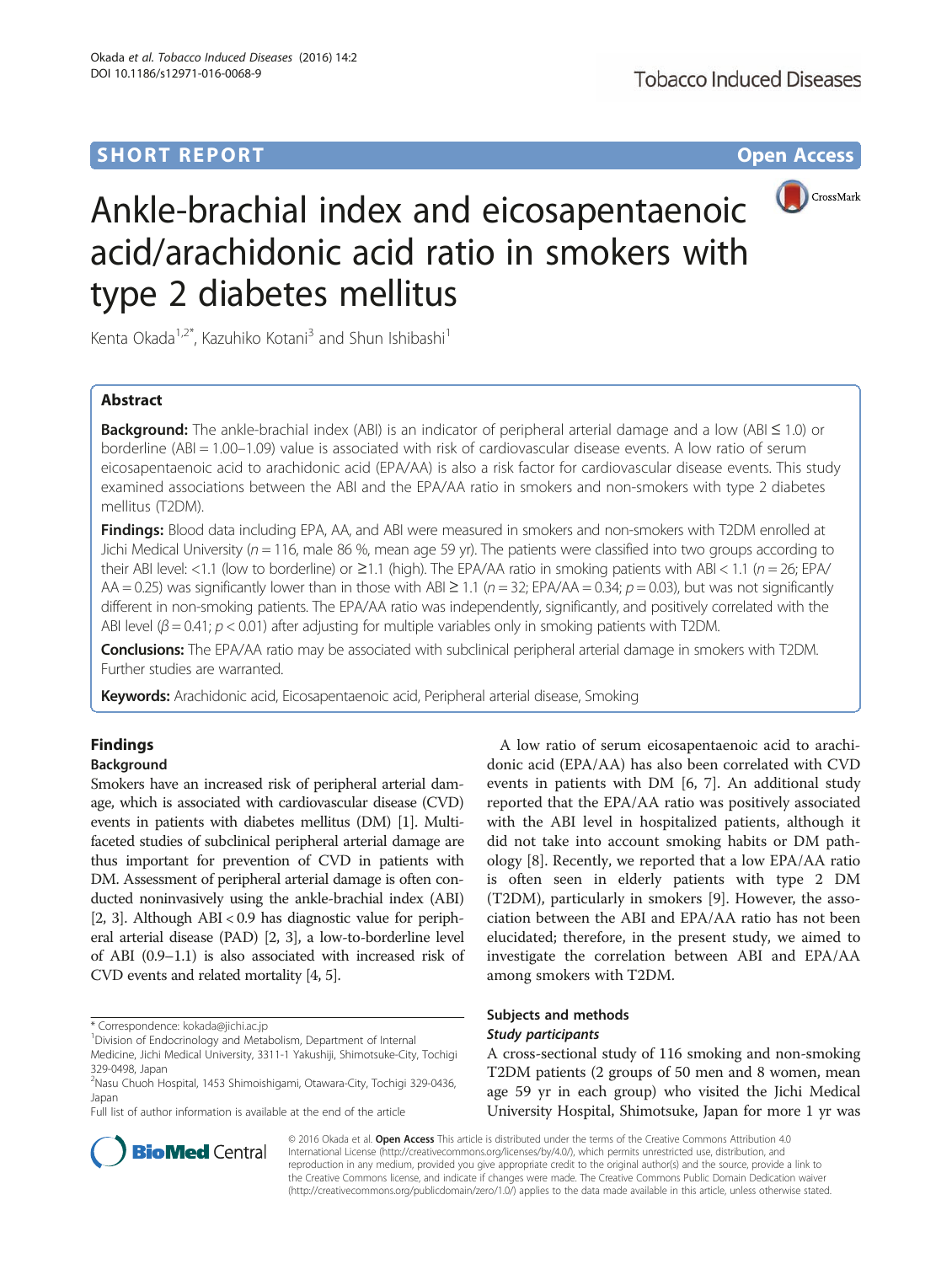conducted from April to September 2014. Smoking habits were confirmed via self-reports. Current smoking status was designated as either smoking or not smoking. None of the patients were taking medications containing EPA or AA. We excluded patients with a history of CVD events, recent acute illness, systemic inflammatory disease, severe nephropathy (i.e., stage 3–5), liver dysfunction, type 1 DM, and PAD. The study was approved by the Jichi Medical University Ethical Committee and informed consent was obtained from all patients.

Hypertension was defined as systolic blood pressure  $(SBP) \ge 140$  mm Hg, diastolic blood pressure  $\ge 90$  mm Hg, and/or anti-hypertensive drug use [\[10\]](#page--1-0). Nephropathy was defined as a urinary albumin-to-creatinine ratio > 30 mg/g creatinine, above the micro albuminuria level [[11\]](#page--1-0).

## Data collection

Fasting blood samples were collected at the outpatient clinic to measure levels of glucose, hemoglobin A1c (HbA1c), total cholesterol, triglycerides, high-density lipoprotein cholesterol, EPA, and AA. A high-performance liquid chromatography system (HLA-723G8; Tosoh Corp., Tokyo, Japan) was used to measure HbA1c. Serum lipids were extracted by Folch's method and the fatty acids (internal standard, tricosanoic acid [C23:0]) were methylated with boron trifluoride and methanol. EPA and AA levels in the methylated fatty acids were then analyzed by gas chromatography (GC-2010; Shimadzu Corp., Kyoto, Japan) with a capillary column (TC-70; GL Sciences Inc., Tokyo, Japan).

The ABI was determined using a pulse pressure analyzer (model BP-203RPEIII; Omron Colin Corp., Tokyo, Japan) as previously described [\[12](#page--1-0)]. ABI was determined based on the SBP in both the upper (brachial arterial) and lower (tibial arterial) arteries [\[13\]](#page--1-0) and was calculated by dividing the ankle SBP by the brachial SBP. The patient population was divided into two ABI groups  $\left($  < 1.1 and  $\geq$  1.1) based on previous studies [[4](#page-3-0), [14\]](#page--1-0).

## Statistical analysis

Smoking and non-smoking patients were matched for age and sex. Comparisons between smoking and nonsmoking groups were conducted using an unpaired t-test or chi-square test. Differences in parameters between ABI groups were analyzed using an unpaired  $t$ -test or chi-square test. Correlations between absolute ABI and the other parameters (including the EPA/AA ratio) were examined using a Pearson's correlation test and stepwise multiple regression analysis (SPSS software; SPSS Inc., IL, USA). All parameters were included in the stepwise multiple regression model except for the EPA, which was not included due to multicollinearity with the EPA/ AA ratio and the stronger correlation of the EPA/AA ratio with the ABI. Parameters with skewed distributions were log-transformed prior to all analyses. A p-value of <0.05 was considered to be significant.

## Results

Clinical characteristics of the study population for the smoking and non-smoking groups are shown in Table 1. The HbA1c level and percentage with neuropathy complications were higher in the smoking group than in the non-smoking group.

Two patients with ABI < 0.9 (the defined PAD level) were included in the smoking group. In the smoking group, patients with ABI < 1.1 had significantly lower EPA/AA ratios than did those with  $ABI \geq 1.1$ , while the AA and EPA alone did not show clear differences between patients with  $ABI < 1.1$  and  $\ge 1.1$ . The other parameters were not statistically different between the groups (Table [2](#page-2-0)). In contrast, patients with  $ABI \leq 1.1$  had a significantly higher HbA1c than did those with  $ABI \geq 1.1$  in the

| Table 1 Clinical characteristics of the study population by |  |  |  |
|-------------------------------------------------------------|--|--|--|
| current smoking habit                                       |  |  |  |

| Parameter                                      | Non-smoker ( $n = 58$ ) | Smoker ( $n = 58$ ) | р        |
|------------------------------------------------|-------------------------|---------------------|----------|
| Age, yr                                        | $59 \pm 12$             | $59 \pm 10$         | 0.91     |
| Sex, male (%)                                  | 50 (86 %)               | 50 (86 %)           | 1.00     |
| Body mass index,<br>kg/m <sup>2</sup>          | $26.3 \pm 4.4$          | $26.2 \pm 4.5$      | 0.88     |
| Systolic blood pressure, $131 \pm 14$<br>mm Hq |                         | $131 \pm 11$        | 0.80     |
| Diastolic blood pressure, $77 \pm 11$<br>mm Hg |                         | $79 \pm 10$         | 0.43     |
| Antihypertensive drugs,<br>n (%)               | 33 (57 %)               | 43 (74 %)           | 0.05     |
| Glucose, mg/dL                                 | $149 \pm 62$            | $139 \pm 42$        | 0.29     |
| Hemoglobin A1c, %                              | $7.2 \pm 1.0$           | $7.6 \pm 1.0$       | $0.045*$ |
| Insulin injection, n (%)                       | 15 (26 %)               | 14 (24 %)           | 0.83     |
| Retinopathy, n (%)                             | 18 (31 %)               | 23 (40 %)           | 0.33     |
| Neuropathy, n (%)                              | 24 (41 %)               | 36 (62 %)           | $0.03*$  |
| Nephropathy, n (%)                             | 19 (33 %)               | 25 (43 %)           | 0.25     |
| LDL cholesterol,<br>mg/dL                      | $97 + 31$               | $95 \pm 33$         | 0.73     |
| HDL cholesterol,<br>mg/dL                      | $60 \pm 17$             | $55 \pm 16$         | 0.13     |
| Triglycerides, mg/dL                           | $114(73 - 160)$         | $125(91-173)$       | 0.19     |
| Statin drugs, n (%)                            | 21 (36 %)               | 22 (38 %)           | 0.85     |
| AA, µg/mL                                      | 173 (151-212)           | 181 (152-234)       | 0.49     |
| EPA, µg/mL                                     | $60(41-96)$             | 52 (36-86)          | 0.28     |
| FPA/AA ratio                                   | $0.37(0.23 - 0.56)$     | $0.29(0.19 - 0.42)$ | 0.08     |
| Ankle-brachial index                           | $1.14 \pm 0.07$         | $1.11 \pm 0.09$     | 0.07     |

Data are means ± standard deviations, medians (interquartile ranges), or numbers (%)

LDL low-density lipoprotein, HDL high-density lipoprotein, AA arachidonic acid, EPA eicosapentaenoic acid

 $* p < 0.05$  for comparison between groups by smoking (t-test or chi-square test)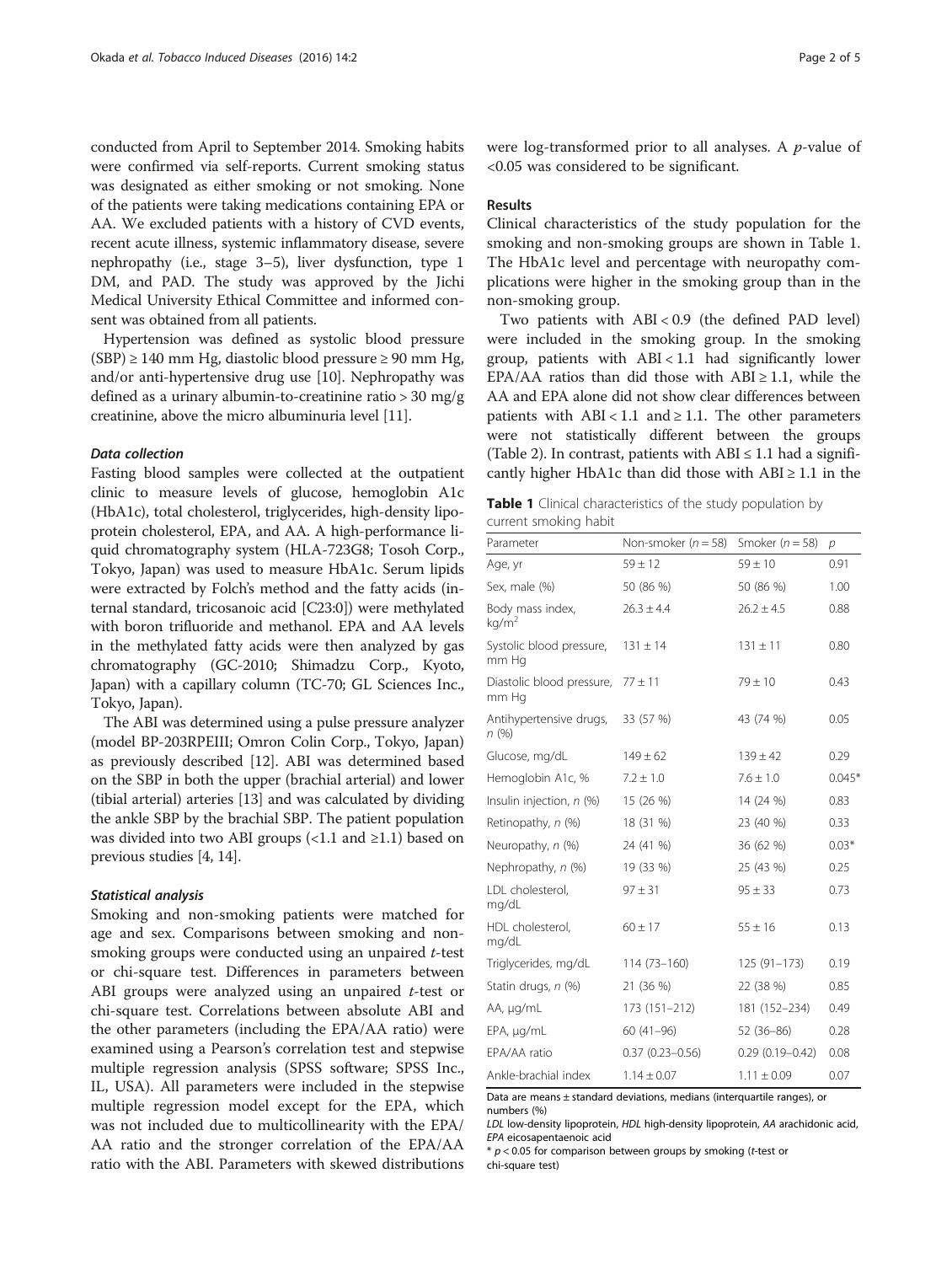|                                    | Non-smoker               |                         | $\mathcal{P}$ | Smoker                   |                            |             |
|------------------------------------|--------------------------|-------------------------|---------------|--------------------------|----------------------------|-------------|
| Parameter                          | $ABI < 1.1$ ( $n = 17$ ) | ABI $\geq$ 1.1 (n = 41) |               | $ABI < 1.1$ ( $n = 26$ ) | $ABI \ge 1.1$ ( $n = 32$ ) |             |
| Age, yr                            | $56 \pm 14$              | $60 \pm 11$             | 0.21          | $58 \pm 10$              | $60 \pm 11$                | 0.61        |
| Sex, male (%)                      | 15 (88 %)                | 35 (85 %)               | 0.77          | 22 (85 %)                | 28 (88 %)                  | 0.75        |
| Body mass index, kg/m <sup>2</sup> | $26.5 \pm 5.6$           | $26.2 \pm 3.9$          | 0.77          | $25.5 \pm 3.8$           | $26.7 \pm 5.0$             | 0.31        |
| Systolic blood pressure,<br>mm Hq  | $133 \pm 17$             | $130 \pm 13$            | 0.45          | $131 \pm 10$             | $132 \pm 12$               | 0.77        |
| Diastolic blood pressure,<br>mm Ha | $80 \pm 13$              | $76 \pm 10$             | 0.22          | $79 \pm 9$               | $78 \pm 10$                | 0.76        |
| Antihypertensive drugs, n (%)      | 12 (71 %)                | 21 (51 %)               | 0.18          | 20 (77 %)                | 23 (72 %)                  | 0.66        |
| Glucose, mg/dL                     | $157 \pm 39$             | $146 \pm 70$            | 0.55          | $137 \pm 42$             | $140 \pm 43$               | 0.74        |
| Hemoglobin A1c, %                  | $7.7 \pm 1.2$            | $7.0 \pm 0.8$           | $0.01*$       | $7.6 \pm 1.0$            | $7.5 \pm 1.0$              | 0.82        |
| Insulin injection, $n$ (%)         | 7(41%                    | 8 (20 %)                | 0.09          | 3(12%)                   | 11(34%)                    | 0.06        |
| Retinopathy, n (%)                 | 6(35%)                   | 12 (29 %)               | 0.65          | 9(35%)                   | 14 (44 %)                  | 0.48        |
| Neuropathy, n (%)                  | 10 (59 %)                | 14 (34 %)               | 0.08          | 10 (38 %)                | 15 (47 %)                  | 0.52        |
| Nephropathy, n (%)                 | 5 (29 %)                 | 14 (34 %)               | 0.73          | 16 (62 %)                | 20 (63 %)                  | 0.94        |
| LDL cholesterol, mg/dL             | $96 \pm 38$              | $97 \pm 28$             | 0.88          | $95 \pm 39$              | $94 \pm 28$                | 0.95        |
| HDL cholesterol, mg/dL             | $61 \pm 18$              | $59 \pm 16$             | 0.68          | $52 \pm 14$              | $57 \pm 18$                | 0.23        |
| Triglycerides, mg/dL               | 127 (79-217)             | 107 (69-144)            | 0.18          | 139 (116-233)            | 118 (83-159)               | 0.09        |
| Statin drugs, n (%)                | 6(35%)                   | 15 (37 %)               | 0.93          | 13 (50 %)                | 9(28%)                     | 0.09        |
| AA, µg/mL                          | 176 (144-214)            | 173 (150-210)           | 0.51          | 191 (158-244)            | 180 (134-227)              | 0.18        |
| EPA, µg/mL                         | 64 (46-114)              | $60(41-97)$             | 0.26          | 49 (33-69)               | 68 (41-96)                 | 0.07        |
| EPA/AA ratio                       | $0.44(0.21 - 0.75)$      | $0.37(0.23 - 0.55)$     | 0.56          | $0.25(0.16 - 0.40)$      | $0.34(0.20 - 0.69)$        | $0.03*$     |
| Ankle-brachial index               | $1.06 \pm 0.04$          | $1.17 \pm 0.05$         | $< 0.01$ **   | $1.03 \pm 0.06$          | $1.18 \pm 0.05$            | $< 0.01$ ** |

<span id="page-2-0"></span>Table 2 Clinical characteristics of the study population by ABI (<1.1 and  $\geq$  1.1)

Data are means ± standard deviations, medians (interquartile ranges), or numbers (%)

LDL low-density lipoprotein, HDL high-density lipoprotein, AA arachidonic acid, EPA eicosapentaenoic acid

 $* p < 0.05$ ,  $** p < 0.01$  for comparison between ABI groups (t-test or chi-square test)

non-smoking group. There were no statistical differences in the other parameters, including EPA/AA, with ABI levels in the non-smoking group.

Correlations of absolute ABI with the other parameters are listed in Table [3](#page-3-0). Pearson's correlation tests found that EPA and the EPA/AA ratio were significantly and positively correlated with ABI levels in the smoking group, while HbA1c was significantly and negatively correlated with ABI levels in the non-smoking group. Stepwise multiple regression analysis revealed that the EPA/ AA ratio was independently, significantly, and positively correlated with ABI levels and that use of statin drugs was inversely correlated with ABI levels in the smoking group, while HbA1c was independently, significantly, and negatively correlated with ABI levels in the nonsmoking group.

## Discussion

We found that the EPA/AA ratio was lower in patients with ABI < 1.1 than in those with ABI  $\geq$  1.1, with a positive correlation between the EPA/AA ratio and ABI in smokers with T2DM. To our knowledge, a relationship between the EPA/AA ratio and ABI level among smokers or non-smokers with T2DM has not previously been reported. Accordingly, the results of this study suggest that the EPA/AA ratio may be associated with subclinical PAD in smokers with T2DM.

By contrast of n-3 fatty acids, particularly EPA, n-6 fatty acids, particularly AA, impair peripheral arteries by creating vasoactive oxygen radicals and promoting cyclooxygenase metabolism [\[15, 16](#page--1-0)]. In smokers, a delayed conversion of AA to eicosanoids is known [\[17](#page--1-0)–[19\]](#page--1-0), this may result in endothelial dysfunction in peripheral arteries [\[20\]](#page--1-0). This is a possible mechanism for a positive correlation between the EPA/AA ratio and ABI levels in smokers with DM, although this requires further research.

Based on the results of our stepwise regression model, ABI was inversely associated with the use of statin drugs in the smoking group. Statins are often prescribed for patients with DM, particularly when the patients may have complications of DM. As a result, patients with subclinical PAD may use statins. This is only a hypothesis; however, similar results were reported in a previous study [[21\]](#page--1-0).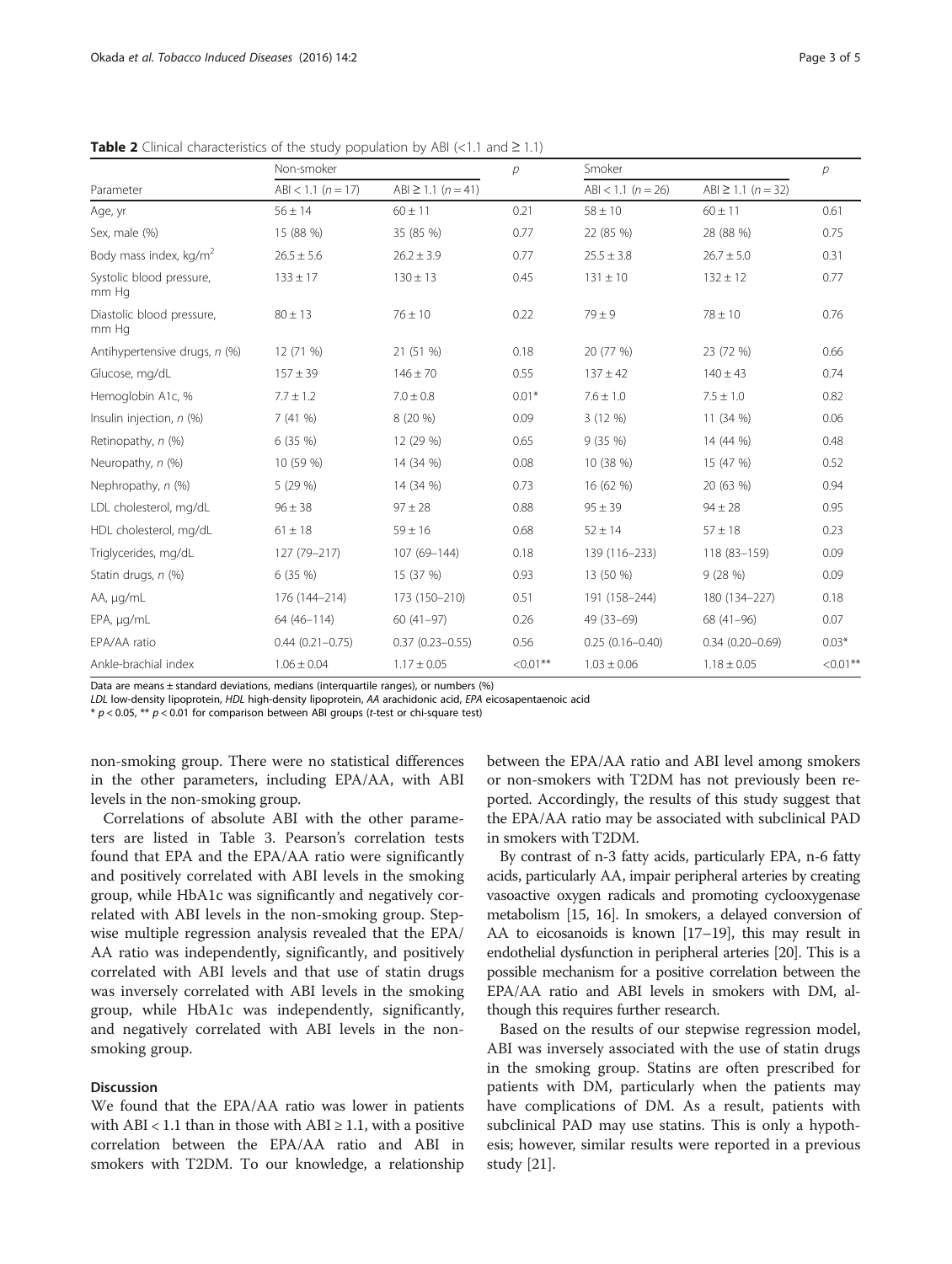<span id="page-3-0"></span>Table 3 Correlations between the absolute value of the ankle-brachial index and other parameters

|                                    | Non-smoker           |                      | Smoker        |                      |  |
|------------------------------------|----------------------|----------------------|---------------|----------------------|--|
| Parameter                          | r(p)                 | $\beta(p)$           | r(p)          | $\beta(p)$           |  |
| Age, yr                            | 0.23(0.09)           | <b>NE</b>            | 0.06(0.67)    | <b>NE</b>            |  |
| Sex, male (%)                      | 0.14(0.31)           | 0.19(0.12)           | 0.03(0.81)    | <b>NE</b>            |  |
| Body mass index, kg/m <sup>2</sup> | 0.07(0.61)           | <b>NE</b>            | 0.05(0.70)    | <b>NE</b>            |  |
| Systolic blood pressure, mm Hq     | 0.05(0.71)           | <b>NE</b>            | 0.04(0.78)    | <b>NE</b>            |  |
| Diastolic blood pressure, mm Hg    | 0.11(0.41)           | <b>NE</b>            | 0.13(0.35)    | <b>NE</b>            |  |
| Antihypertensive drugs, n (%)      | 0.15(0.27)           | <b>NE</b>            | 0.10(0.45)    | <b>NE</b>            |  |
| Glucose, mg/dL                     | 0.16(0.25)           | <b>NE</b>            | 0.03(0.85)    | <b>NE</b>            |  |
| Hemoglobin A1c, (%)                | $0.46$ (< $0.01$ **) | $0.45$ (< $0.01$ **) | 0.01(0.95)    | <b>NE</b>            |  |
| Insulin injection, n (%)           | 0.21(0.12)           | <b>NE</b>            | 0.19(0.14)    | 0.26(0.06)           |  |
| Retinopathy, n (%)                 | 0.02(0.91)           | <b>NE</b>            | 0.08(0.54)    | <b>NE</b>            |  |
| Neuropathy, n (%)                  | 0.18(0.18)           | <b>NE</b>            | 0.04(0.79)    | <b>NE</b>            |  |
| Nephropathy, n (%)                 | 0.08(0.58)           | <b>NE</b>            | 0.05(0.73)    | <b>NE</b>            |  |
| LDL cholesterol, mg/dL             | 0.01(0.95)           | <b>NE</b>            | 0.05(0.72)    | <b>NE</b>            |  |
| HDL cholesterol, mg/dL             | 0.06(0.67)           | <b>NE</b>            | 0.22(0.10)    | <b>NE</b>            |  |
| Triglycerides, mg/dL               | 0.22(0.11)           | 0.16(0.17)           | 0.16(0.27)    | $\mathsf{NE}\xspace$ |  |
| Statin drugs, n (%)                | 0.12(0.37)           | <b>NE</b>            | 0.15(0.26)    | $0.31(0.03*)$        |  |
| AA, µg/mL                          | 0.04(0.78)           |                      | 0.13(0.32)    |                      |  |
| EPA, µg/mL                         | 0.19(0.16)           |                      | $0.28(0.04*)$ |                      |  |
| EPA/AA ratio                       | 0.05(0.73)           | <b>NE</b>            | $0.31(0.02*)$ | $0.41$ (<0.01**)     |  |

LDL low-density lipoprotein, HDL high-density lipoprotein, AA arachidonic acid, EPA eicosapentaenoic acid, NE not extracted; -: not used in the analysis. Data are Pearson's r correlation coefficients and standardized  $\beta$  coefficients from stepwise multiple regression analysis

\*  $p < 0.05$ , \*\*  $p < 0.01$ 

The present study had certain limitations. It was a cross-sectional study with a small sample size; thus, further intervention and a placebo control study are needed. Additionally, as there was no information regarding dietary fish consumption, smoking dose, or smoking duration (e.g., the Brinkman index), and because the cigarette type was not investigated in detail, these factors could not be considered in our analysis.

## Conclusions

In summary, the EPA/AA ratio may be associated with subclinical PAD in smokers with T2DM. The utility of measuring the EPA/AA ratio along with ABI should be further investigated in future studies.

## Abbreviations

AA: arachidonic acid; ABI: ankle-brachial index; CVD: cardiovascular disease; DM: diabetes mellitus; EPA: eicosapentaenoic acid; HbA1c: hemoglobin A1c; PAD: peripheral arterial disease; SBP: systolic blood pressure; T2DM: type 2 diabetes mellitus.

## Competing interests

The authors declare that they have no conflicts of interest.

#### Authors' contributions

KO researched the data, wrote the manuscript, and contributed to the discussion; KK analyzed the data and edited and reviewed the manuscript; and SI contributed to the discussion and reviewed the manuscript. All authors read and approved the final manuscript.

#### Acknowledgments

No funding was received for this study.

#### Author details

<sup>1</sup> Division of Endocrinology and Metabolism, Department of Internal Medicine, Jichi Medical University, 3311-1 Yakushiji, Shimotsuke-City, Tochigi 329-0498, Japan. <sup>2</sup>Nasu Chuoh Hospital, 1453 Shimoishigami, Otawara-City Tochigi 329-0436, Japan. <sup>3</sup>Division of Community and Family Medicine, Jichi Medical University, 3311-1 Yakushiji, Shimotsuke-City, Tochigi 329-0498, Japan.

# Received: 1 November 2014 Accepted: 25 January 2016

#### References

- 1. Althouse AD, Abbott JD, Forker AD, Bertolet M, Barinas-Mitchell E, Thurston RC, et al. Risk factors for incident peripheral arterial disease in type 2 diabetes: results from the Bypass Angioplasty Revascularization Investigation in type 2 Diabetes (BARI 2D) Trial. Diabetes Care. 2014;37(5):1346–52.
- Yao ST, Hobbs JT, Irvine WT. Ankle systolic pressure measurements in arterial disease affecting the lower extremities. Br J Surg. 1969;56(9):676–9.
- 3. Ouriel K, Zarins CK. Doppler ankle pressure: an evaluation of three methods of expression. Arch Surg. 1982;117(10):1297–300.
- 4. Diehm C, Lange S, Darius H, Pittrow D, von Stritzky B, Tepohl G, et al. Association of low ankle brachial index with high mortality in primary care. Eur Heart J. 2006;27(14):1743–9.
- 5. Kato A, Takita T, Furuhashi M, Kumagai H, Hishida A. A small reduction in the ankle-brachial index is associated with increased mortality in patients on chronic hemodialysis. Nephron Clin Pract. 2010;114(1):c29–37.